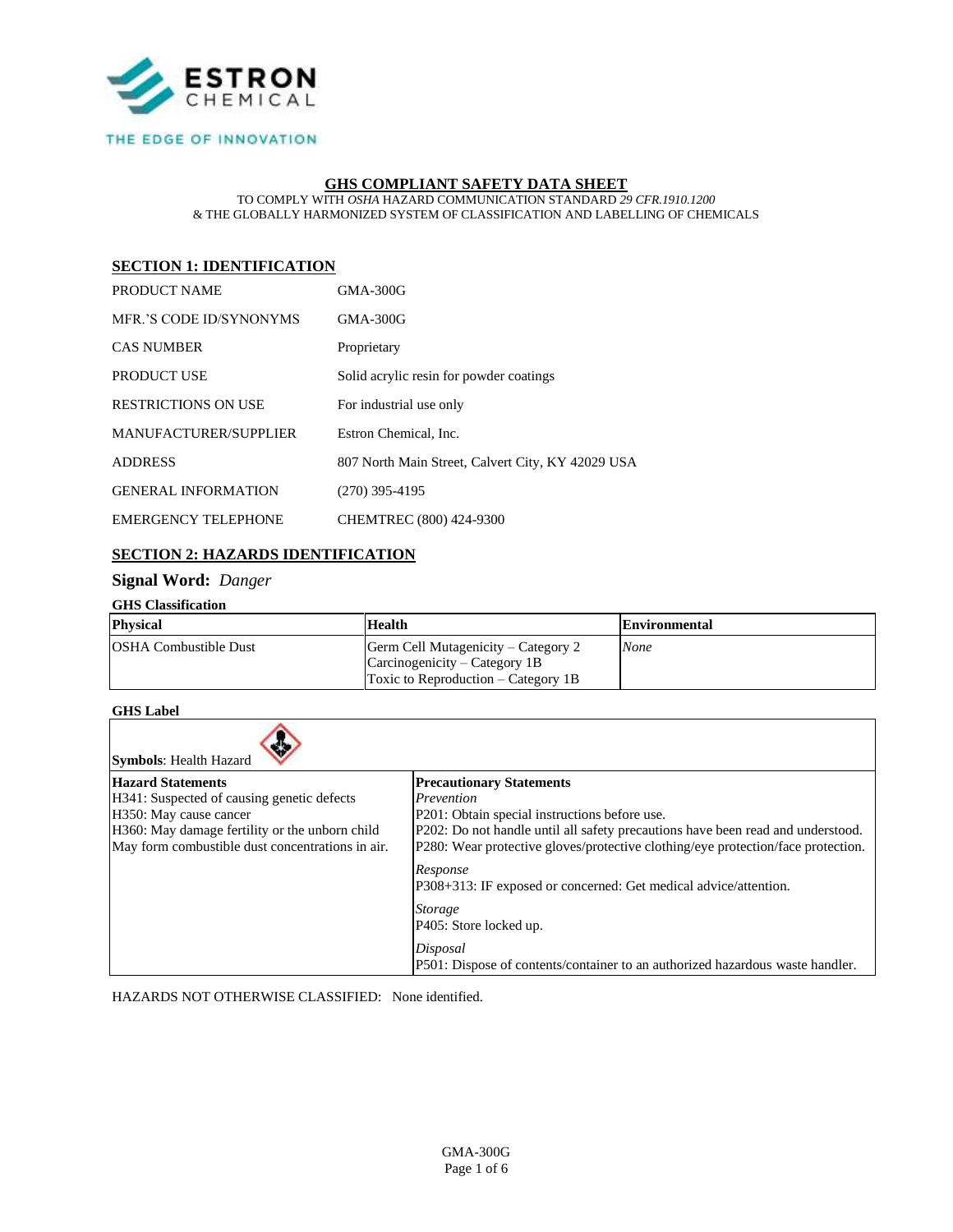# **SECTION 3: COMPOSITION/ INFORMATION ON INGREDIENTS**

| <b>HAZARDOUS INGREDIENTS</b> | $CAS \#$    | $\frac{0}{0}$ | <b>CLASSIFICATION</b>                           | <b>H</b> CODES   |
|------------------------------|-------------|---------------|-------------------------------------------------|------------------|
| Acrylic Polymer              | Proprietary | 100           | <b>OSHA Combustible Dust</b>                    | <b>None</b>      |
| Glycidyl Methacrylate        | $106-91-2$  | $0 - 0.3 *$   | Flammable Liquid – Category 4                   | H <sub>227</sub> |
|                              |             |               | Acute Toxicity, Oral – Category 4               | H <sub>302</sub> |
|                              |             |               | Acute Toxicity, Dermal – Category 3             | H311             |
|                              |             |               | Acute Toxicity, Inhalation – Category 3         | H331             |
|                              |             |               | Skin Corrosion/Irritation - Category 1A         | H314             |
|                              |             |               | Eye Damage/Irritation - Category 1              | H318             |
|                              |             |               | Skin Sensitization - Category 1                 | H317             |
|                              |             |               | Germ Cell Mutagenicity – Category 2             | H341             |
|                              |             |               | Carcinogenicity – Category 1B                   | H <sub>350</sub> |
|                              |             |               | Toxic to Reproduction - Category 1B             | H <sub>360</sub> |
|                              |             |               | Specific target organ toxicity, single exposure | H <sub>370</sub> |
|                              |             |               | $(Inhalation) - \text{Category} 1$              |                  |

*\* Measured levels can vary when analysis temperatures exceed 180 °C.*

*(See Section 8 for Exposure Limits)*

# **SECTION 4: FIRST-AID MEASURES**

# SYMPTOMS OF EXPOSURE

| <b>ACUTE</b>              | Temporary mild skin or eye irritation.                                                                                                                                                                             |
|---------------------------|--------------------------------------------------------------------------------------------------------------------------------------------------------------------------------------------------------------------|
| <b>DELAYED</b>            | Stinging, tearing, redness and swelling of the eyes. Redness or burning of the skin.                                                                                                                               |
| <b>INHALATION</b>         | Not applicable, unless heated past the decomposition point or dust is allowed to accumulate in the<br>air while handling. If so, remove to fresh air. If exposed or concerned, get medical advice or<br>attention. |
| <b>SKIN CONTACT</b>       | Mildly irritating to the skin. Wash thoroughly with soap and water. If skin irritation persists,<br>consult a doctor. If exposed or concerned, get medical advice or attention.                                    |
| <b>EYE CONTACT</b>        | Mildly irritating to the eyes. Wash with plenty of water for 15 minutes. Consult a physician.                                                                                                                      |
| <b>INGESTION</b>          | If ingested, seek medical attention. If exposed or concerned, get medical advice or attention.                                                                                                                     |
| <b>SPECIFIC TREATMENT</b> | No other specific treatments are known or have been identified.                                                                                                                                                    |

## **SECTION 5: FIRE FIGHTING MEASURES**

| <b>FLAMMABILITY CLASSIFICATION</b>                                | OSHA Combustible Dust                                                                                                                                |
|-------------------------------------------------------------------|------------------------------------------------------------------------------------------------------------------------------------------------------|
| <b>FLAMMABLE LIMITS</b>                                           | No test data available                                                                                                                               |
| <b>HAZARDOUS COMBUSTION PRODUCTS</b>                              | Carbon monoxide and carbon dioxide.                                                                                                                  |
| <b>EXTINGUISHING MEDIA</b>                                        | Dry Chemical, Water Fog, $CO2$                                                                                                                       |
| UNUSUAL FIRE AND EXPLOSION HAZARDS                                | May represent a combustion hazard if dust from this material is allowed to<br>accumulate in the air.                                                 |
| SPECIAL FIRE FIGHTING PROCEDURES                                  | None known.                                                                                                                                          |
| SPECIAL PROTECTIVE EQUIPMENT AND<br>PRECAUTIONS FOR FIRE FIGHTERS | As in any fire, wear self-contained positive-pressure breathing apparatus,<br>(MSHA/NIOSH approved or equivalent) and full (Bunker) protective gear. |

# **SECTION 6: ACCIDENTAL RELEASE MEASURES**

| PERSONAL PRECAUTIONS        | Prevent contact with skin, eyes and clothing.                                                            |
|-----------------------------|----------------------------------------------------------------------------------------------------------|
| PROTECTIVE EQUIPMENT        | See Personal Protective Equipment in Section 8.                                                          |
| <b>EMERGENCY PROCEDURES</b> | Avoid unnecessary exposure to bystanders, prevent contact with open flames or other<br>ignition sources. |
| ENVIRONMENTAL PRECAUTIONS   | Obey relevant local, state, provincial and federal laws and regulations.                                 |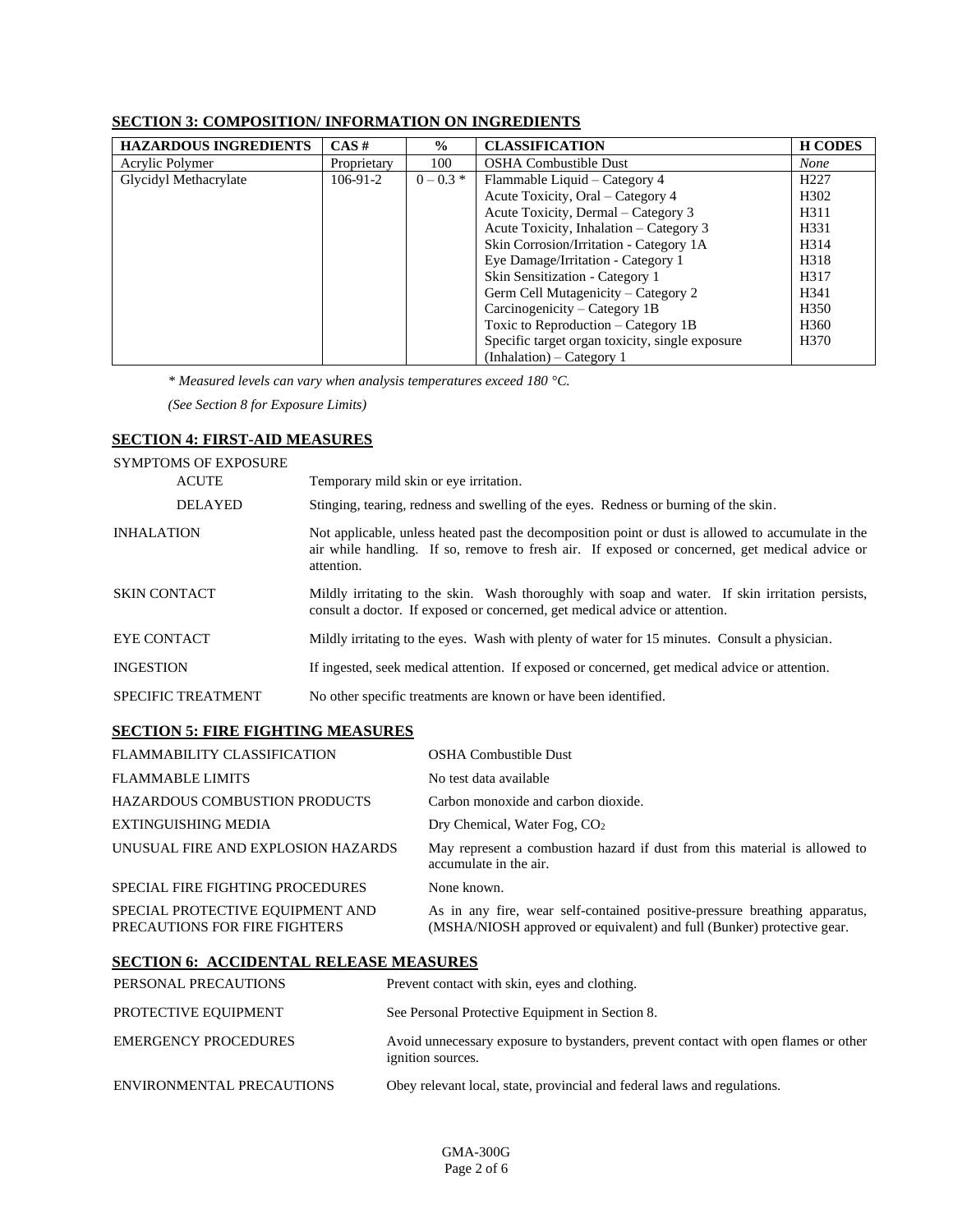| <b>METHODS AND MATERIALS FOR</b><br><b>CLEANING UP</b> | Avoid creating excessive dust while collecting. Sweep or scoop into a suitable<br>container for disposal. |  |
|--------------------------------------------------------|-----------------------------------------------------------------------------------------------------------|--|
| SECTION 7: HANDLING AND STORAGE                        |                                                                                                           |  |
| PRECAUTIONS FOR SAFE HANDLING                          | Do not allow dust to concentrate in the air from handling. If necessary use local                         |  |

| PRECAUTIONS FOR SAFE HANDLING      | Do not allow dust to concentrate in the air from handling. If necessary, use local<br>ventilation. Handle in accordance with good industrial hygiene and safety practice.     |
|------------------------------------|-------------------------------------------------------------------------------------------------------------------------------------------------------------------------------|
| <b>CONDITIONS FOR SAFE STORAGE</b> | Store in cool areas. Keep containers closed. The product shelf life is three years from<br>date of manufacture in the original, unopened container stored at 20 $^{\circ}$ C. |

# **SECTION 8: EXPOSURE CONTROLS/PERSONAL PROTECTION**

| <b>INGREDIENTS</b>    | CAS #       | $\%$      | ACGIH TLV        | <b>OSHA PEL</b>  |
|-----------------------|-------------|-----------|------------------|------------------|
| Acrylic Polymer       | Proprietary | 100       | None established | None established |
| Glycidyl Methacrylate | 106-91-2    | $0 - 0.3$ | None established | None established |

#### APPROPRIATE ENGINEERING CONTROLS None required.

#### PERSONAL PROTECTIVE EQUIPMENT

| EYE/FACE                | Safety glasses or goggles.                                                                                                                                                                                                |
|-------------------------|---------------------------------------------------------------------------------------------------------------------------------------------------------------------------------------------------------------------------|
| <b>SKIN</b>             | Impervious protective gloves and clothing as appropriate to prevent skin contact.                                                                                                                                         |
| <b>RESPIRATORY</b>      | An appropriate NIOSH approved respirator for Dust.                                                                                                                                                                        |
| <b>HYGIENE MEASURES</b> | Handle in accordance with good industrial hygiene and safety practices. When using, do not<br>eat, drink or smoke. Wash face and hands before breaks and at the end of work. Wash<br>contaminated clothing before re-use. |

### **SECTION 9: PHYSICAL AND CHEMICAL PROPERTIES**

| APPEARANCE<br><b>ODOR THRESHOLD</b><br><b>MELTING POINT</b><br><b>FLASH POINT</b><br><b>FLAMMABILITY</b> | Clear ground flakes<br>No test data available<br>No test data available<br>Over $200^{\circ}$ F<br><b>OSHA Combustible Dust</b> |                        | <b>ODOR</b><br>pH<br><b>BOILING POINT/RANGE</b><br>EVAPORATION RATE                                      |                        | Mild, esteric<br>No test data available<br>$>200$ °C<br>No test data available |
|----------------------------------------------------------------------------------------------------------|---------------------------------------------------------------------------------------------------------------------------------|------------------------|----------------------------------------------------------------------------------------------------------|------------------------|--------------------------------------------------------------------------------|
| <b>FLAMMABLE LIMITS</b>                                                                                  | <b>LOWER</b>                                                                                                                    | No test data available | <b>UPPER</b>                                                                                             | No test data available |                                                                                |
| <b>VAPOR PRESSURE</b><br><b>RELATIVE DENSITY</b><br>PARTITION COEFFICIENT<br>(n-octanol/water)           | No test data available<br>$1.10 - 1.30 \& 20 \degree C$<br>No test data available                                               |                        | <b>VAPOR DENSITY</b><br><b>SOLUBILITY IN H<sub>2</sub>O</b><br><b>AUTOIGNITION</b><br><b>TEMPERATURE</b> |                        | No test data available<br>Not readily soluble<br>No test data available        |
| <b>DECOMPOSITION</b><br><b>TEMPERATURE</b><br>% VOLATILE                                                 | $>$ 250 °C<br>2 Maximum                                                                                                         |                        | VISCOSITY<br><b>SOFTENING POINT</b>                                                                      |                        | No test data available<br>$110 - 120$ °C                                       |

# **SECTION 10: STABILITY AND REACTIVITY**

| <b>REACTIVITY</b>                       | This product does not pose a significant reactivity hazard when stored<br>appropriately (see Section 7). |
|-----------------------------------------|----------------------------------------------------------------------------------------------------------|
| <b>STABILITY</b>                        | This product is stable when stored appropriately (see Section 7).                                        |
| <b>CONDITIONS TO AVOID</b>              | Excessive heat and open flame, material dust accumulation.                                               |
| <b>INCOMPATIBILE PRODUCTS</b>           | Strong oxidizing or reducing agents.                                                                     |
| <b>HAZARDOUS DECOMPOSITION PRODUCTS</b> | Carbon dioxide and carbon monoxide.                                                                      |
| POSSIBILITY OF HAZARDOUS REACTIONS      | Will not occur                                                                                           |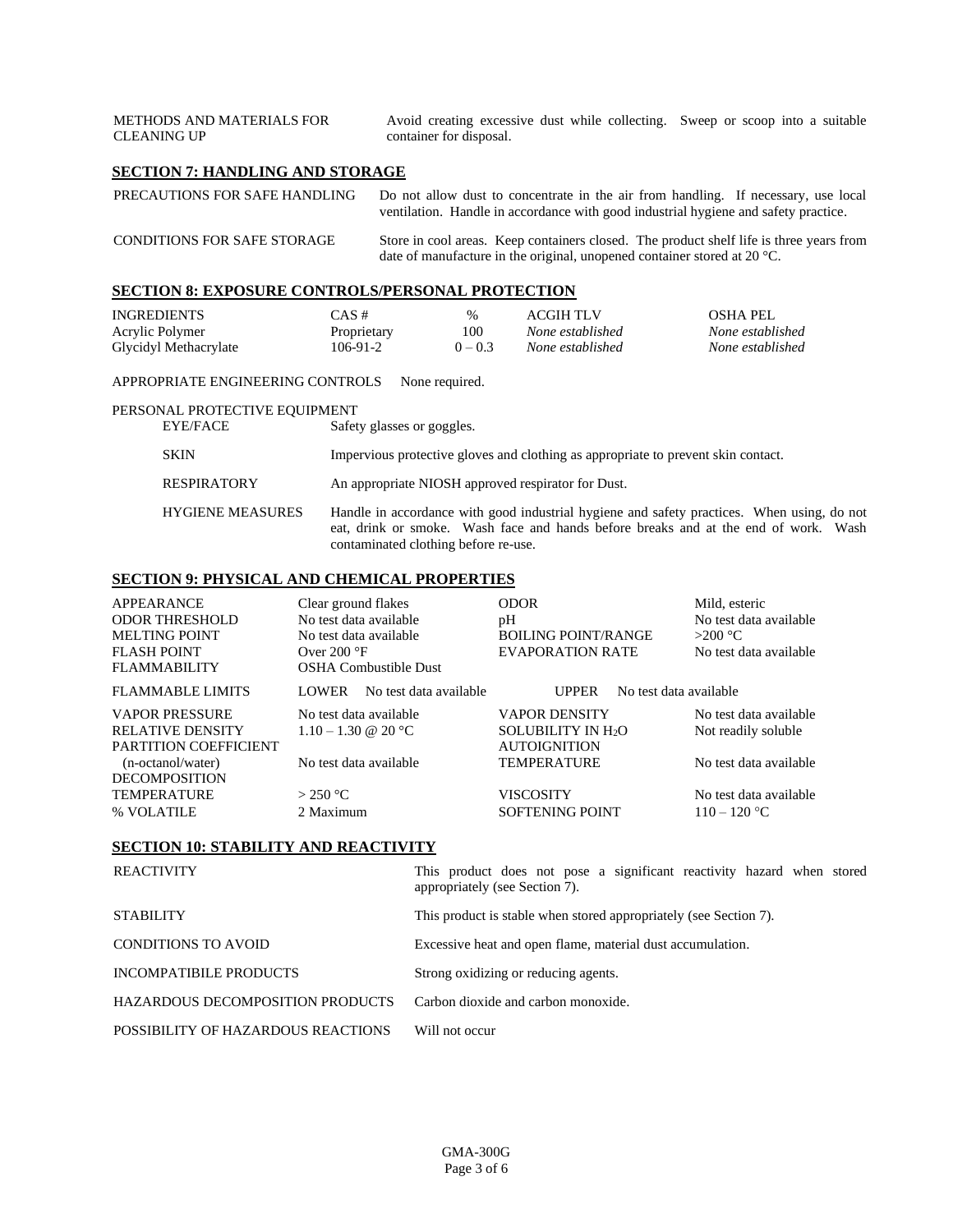# **SECTION 11: TOXICOLOGICAL INFORMATION**

|                                            | <b>SYMPTOMS OF EXPOSURE</b><br><b>ACUTE</b>      |                           | Temporary mild skin or eye irritation. Coughing.                                                                                                |            |                               |             |                                                            |  |
|--------------------------------------------|--------------------------------------------------|---------------------------|-------------------------------------------------------------------------------------------------------------------------------------------------|------------|-------------------------------|-------------|------------------------------------------------------------|--|
|                                            | <b>DELAYED</b>                                   |                           | Stinging, tearing, redness and swelling of the eyes. Redness or burning of the skin.<br>Irritation of the lungs and airways.                    |            |                               |             |                                                            |  |
| <b>ACUTE TOXICITY</b><br><b>INHALATION</b> |                                                  | May be mildly irritating. |                                                                                                                                                 |            |                               |             |                                                            |  |
|                                            | <b>SKIN</b>                                      |                           | In some cases, skin contact will cause mild, but reversible, irritation.                                                                        |            |                               |             |                                                            |  |
|                                            | <b>EYES</b>                                      |                           | In some cases, eye contact will cause mild, but reversible, irritation.                                                                         |            |                               |             |                                                            |  |
|                                            | <b>INGESTION</b>                                 |                           | Not likely to have harmful effects in normal exposures, may cause nausea or gastric distress<br>if ingested in quantity.                        |            |                               |             |                                                            |  |
|                                            | <b>INHALATION TOXICITY</b>                       |                           | $LC_{50}$ Rabbit, 4 hours                                                                                                                       | <b>GMA</b> | Acrylic Polymer               | 241 ppm     | Not established                                            |  |
|                                            | DERMAL TOXICITY                                  |                           | LD <sub>50</sub> Rabbit                                                                                                                         | <b>GMA</b> | Acrylic Polymer               | 480 mg/kg   | Not established                                            |  |
|                                            | <b>SKIN IRRITATION</b>                           |                           | Draize, Rabbit, 24 hours                                                                                                                        | <b>GMA</b> | Acrylic Polymer               | Corrosive   | Not established                                            |  |
|                                            | <b>EYE IRRITATION</b>                            |                           | Draize, Rabbit, 7 days                                                                                                                          | <b>GMA</b> | Acrylic Polymer               |             | Not established<br>Risk of serious damage to the eyes.     |  |
|                                            | <b>ORAL TOXICITY</b>                             |                           | $LD_{50}$ Rat                                                                                                                                   | <b>GMA</b> | Acrylic Polymer               | 597 $mg/kg$ | Not established                                            |  |
|                                            | <b>SENSITIZATION</b>                             |                           | Draize, Rabbit                                                                                                                                  | <b>GMA</b> | Acrylic Polymer               | reaction.   | Not established<br>Skin contact may cause an allergic skin |  |
|                                            | <b>CHRONIC EFFECTS</b><br><b>CARCINOGENICITY</b> |                           |                                                                                                                                                 | animals.   |                               |             | Possible human carcinogen, has caused cancer in laboratory |  |
|                                            | <b>MUTAGENIC EFFECTS</b>                         |                           | In vitro genetic toxicity studies were positive. Animal genetic<br>toxicity studies were negative in some cases and positive in other<br>cases. |            |                               |             |                                                            |  |
|                                            | REPRODUCTIVE TOXICITY                            |                           | May damage fertility. In animal studies, has been shown to<br>interfere with fertility. Presumed reproductive toxicant.                         |            |                               |             |                                                            |  |
|                                            | <b>TARGET ORGAN EFFECTS</b>                      |                           | None known                                                                                                                                      |            |                               |             |                                                            |  |
|                                            | <b>SECTION 12: ECOLOGICAL INFORMATION</b>        |                           |                                                                                                                                                 |            |                               |             |                                                            |  |
| <b>ECOTOXICITY</b>                         |                                                  |                           | Not known to be harmful to aquatic life.                                                                                                        |            |                               |             |                                                            |  |
|                                            | TOXICITY TO FISH                                 |                           | LC <sub>50</sub> Oryzias latipes, 96 h                                                                                                          |            | Acrylic Polymer<br><b>GMA</b> |             | Not established<br>$2.8 \text{ mg}/l$                      |  |
|                                            | TOXICITY TO DAPHNIA                              |                           | EC <sub>50</sub> Daphnia magna, 48 h                                                                                                            |            | Acrylic Polymer<br><b>GMA</b> |             | Not established<br>$24.9 \text{ mg}/1$                     |  |
|                                            | <b>TOXICITY TO ALGAE</b>                         |                           | EC <sub>50</sub> Pseudokirchneriella subcapitata, 72 h                                                                                          |            | Acrylic Polymer<br><b>GMA</b> |             | Not established<br>$14.6$ mg/l                             |  |
|                                            | PERSISTANCE AND DEGRADABILITY                    |                           | No data available                                                                                                                               |            |                               |             |                                                            |  |

BIOACCUMULATIVE POTENTIAL No data available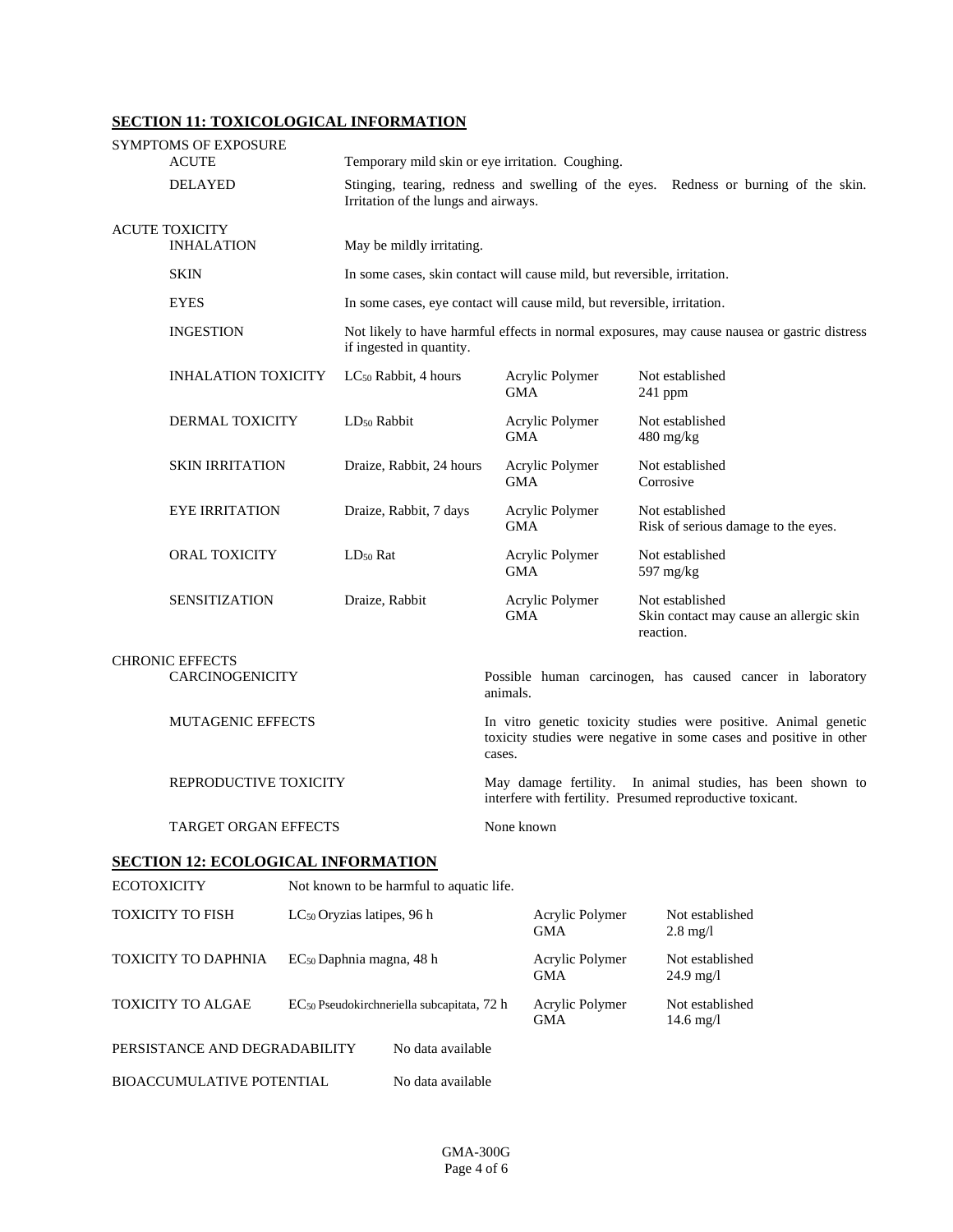MOBILITY IN SOIL No data available

OTHER ADVERSE EFFECTS None known

### **SECTION 13: DISPOSAL CONSIDERATIONS**

WASTE DISPOSAL Dispose of in accordance with local, state and federal regulations. This product, as supplied, is not a hazardous waste according to Federal regulations (40 CFR 261). This product could become a hazardous waste, if chemical additions are made or if the product is processed or otherwise altered. Consult 40 CFR 261 to determine whether the altered material is a hazardous waste.

US EPA WASTE NUMBER & DESCRIPTION No information available

## **SECTION 14: TRANSPORT INFORMATION**

This section provides basic shipping classification information. Refer to appropriate transportation regulations for specific requirements.

**U.S. DOT**

Proper Shipping Name: Other regulated substances, solid, N.O.S., (Glycidyl Methacrylate, *residual*) Classification: 9 UN#: NA3077 Packing Group: III Hazard Label: CLASS 9

**ICAO / IATA**  Non-regulated

#### **IMDG**

Non-regulated

#### **ADR/RID**

Non-regulated

### **SECTION 15: REGULATORY INFORMATION**

The components in this product are either listed or exempt from listing due to polymer exemption criteria for the following chemical listing inventories as indicated by an "X":

| <b>AICS</b>  | <b>Australian Inventory of Chemical Substances</b>         | x            |
|--------------|------------------------------------------------------------|--------------|
| <b>DSL</b>   | Canadian Domestic Substances List                          | X            |
| <b>ECL</b>   | Korean Existing Chemicals List                             | X            |
| <b>ENCS</b>  | Japanese Existing and New Chemical Substances              | $\mathbf X$  |
| <b>IECSC</b> | Inventory of Existing Chemical Substances in China         | $\mathbf X$  |
| <b>NDSL</b>  | Canadian Non-Domestic Substances List                      |              |
| NZIoC        | New Zealand Inventory of Chemicals                         | $\mathbf x$  |
| <b>PICCS</b> | Philippines Inventory of Chemicals and Chemical Substances |              |
| <b>SWISS</b> | Giftliste 1 and Inventory of Notified New Substances       |              |
| <b>TCSI</b>  | Taiwan Chemical Substances List                            | $\mathbf{x}$ |
| <b>TSCA</b>  | <b>US Toxic Substances Control Act</b>                     | $\mathbf{X}$ |
| <b>VNECI</b> | Vietnam National Existing Chemical Inventory               | $\mathbf x$  |

#### INTERNATIONAL REGULATIONS

| EU REGULATION | (EC) No. 1907/2006 (REACH) Annex XIV - List of substances subject to authorization,<br>Substances of Very High Concern: This product does not contain any SVHC listed substances. |  |
|---------------|-----------------------------------------------------------------------------------------------------------------------------------------------------------------------------------|--|
| REACH         | All components of this product are REACH registered per ECHA requirements.                                                                                                        |  |
| C.D. 96/82/EC | Council Directive 96/82/EC, Annex I not mentioned by name. With regard to possibly appropriate<br>decomposition products see Chapter 10.                                          |  |

#### FEDERAL REGULATIONS

SARA 313 This product does not contain any chemicals which are subject to the reporting requirements of Section 313 of Title III of the Superfund Amendments and Reauthorization Act (SARA) (40 CFR 355).